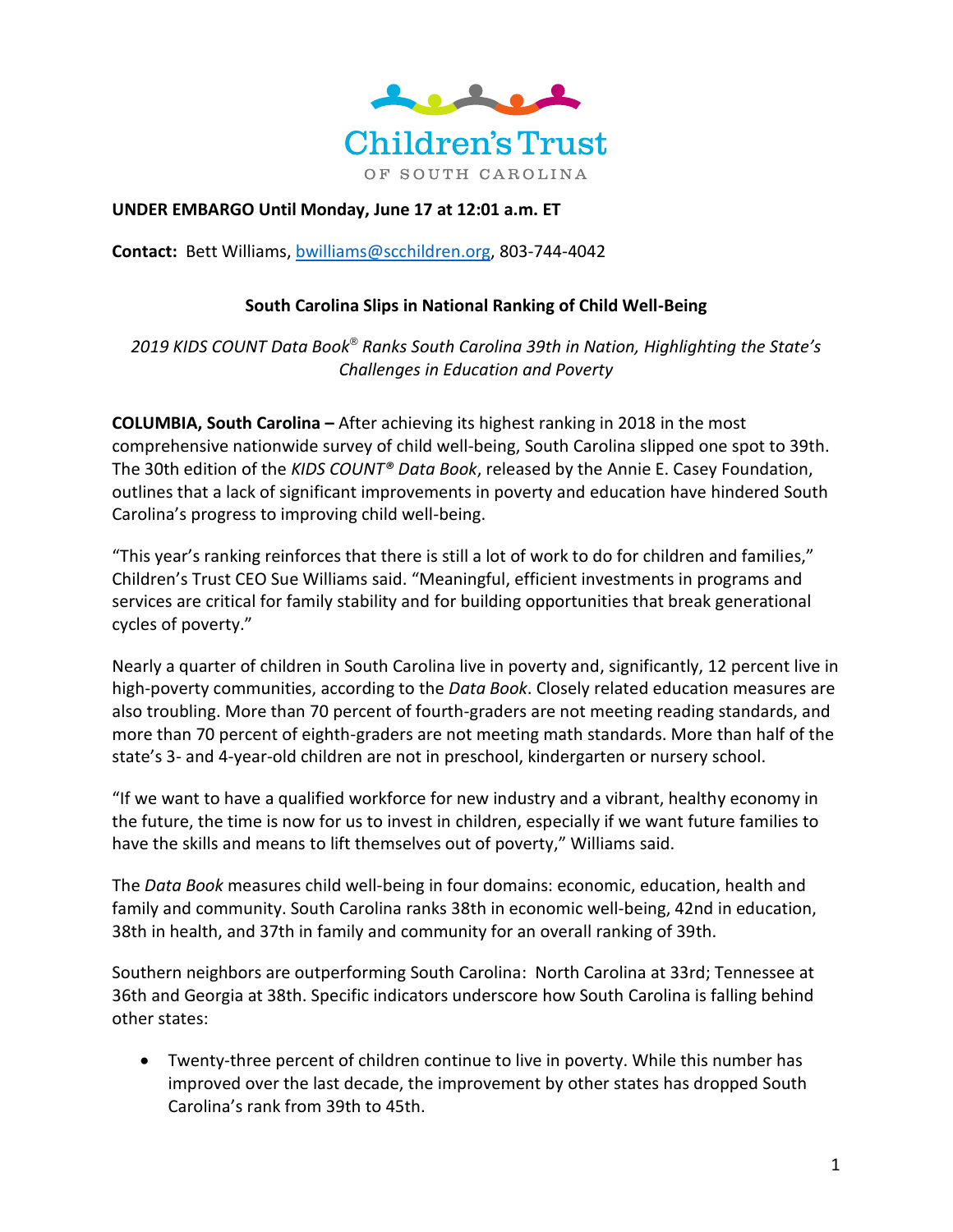- More than 70 percent of eighth-grade students are still not meeting math proficiency standards. Over the last year, South Carolina's ranking fell from 41st to 43rd.
- The number of fourth-grade students who are reading proficiently declined over the last two years, and South Carolina's rank fell to 44th this year.
- Thirty percent of children are living with parents that have full time jobs. While this number has remained steady, improvements in other states have dropped South Carolina's ranking from 33rd to 41st.

Recognizing that meaningful change takes time, substantial progress has occurred in access to child health care coverage and teen pregnancy rates. Both areas have improved almost 50 percent over the last 10 years. Additionally, parents are more likely to be employed full-time and have enough income to cover basic needs such as housing, an area that has shown a 20 percent improvement over the last 10 years.

Seeking solutions, the South Carolina Child Well-Being Coalition has been convening to discuss specific strategies and initiatives that will mitigate poverty and improve child well-being. Members of the group include local and state agencies, as well as community leaders and organizations.

Another important intermediate strategy is to ensure an accurate count in the 2020 U.S. Census. State and local programs, such as education, school lunches and children's health insurance, rely upon formula funding based on population numbers set by the census. South Carolina could lose billions of dollars if South Carolina children are not accurately counted. Children's Trust also relies upon good data to make informed decisions on program investments.

The *2019 KIDS COUNT Data Book* is the 30th edition of an annual data study that is based on U.S. Census and other publicly available data, representing all 50 states, the District of Columbia and Puerto Rico.

# **REPORTERS AND EDITORS: Children's Trust will host a panel discussion on the state of children in South Carolina with lawmakers from the Joint Citizens and Legislative Committee on Children. Members of the news media are invited to attend:**

Monday, June 17 10:30 a.m. to noon Richland Library Main; 1431 Assembly Street Columbia, SC

## **Release Information**

The *2019 KIDS COUNT Data Book* will be available June 17 at 12:01 a.m. EDT at www.aecf.org. Additional information is available at www.aecf.org/databook. Journalists interested in creating maps, graphs and rankings in stories about the *Data Book* can use the KIDS COUNT Data Center at datacenter.kidscount.org.